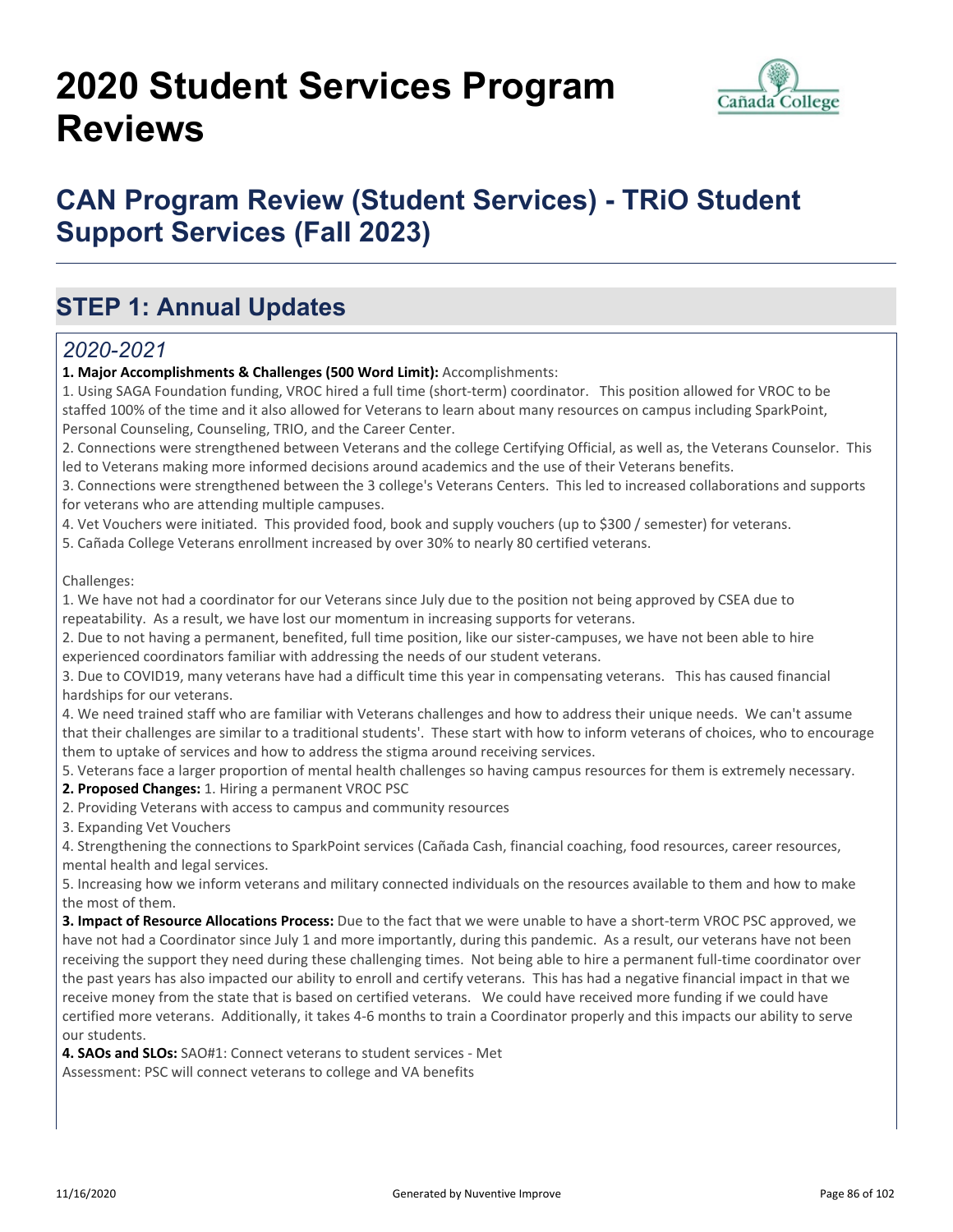SAO#2: Connect veterans to academic counseling - Met Assessment: Veterans Counselor will meet with veterans and ensure that veterans have updated SEPs.

SAO#3: Increase the number of veterans utilizing Vet Vouchers by 50% by the end of FY20 - In Progress **5. SAO/SLO Assessment Results and Impact:** SAO#1: Connect veterans to student services - Met Assessment: PSC will connect veterans to college and VA benefits

Having a full-time PSC has allowed our VROC to connect veterans to Student Services. When we had only a 0.5FTE coordinator (or less), the coordinator was unable to attend SSPC and connect veterans to services. For example, our last coordinator was able to submit CARES Act for veterans.

SAO#2: Connect veterans to academic counseling - Met Assessment: Veterans Counselor will meet with veterans and ensure that veterans have updated SEPs.

Our past Coordinator (Andy Cuevas) was able to work with our Veterans Counselor (Nick Martin) to streamline the SEP approval process.

SAO#3: Increase the number of veterans utilizing Vet Vouchers by 50% by the end of FY20 - In Progress

Assessment: The number of vets obtaining Vet Vouchers will be counted on June 30, 2020 and compared to the number obtaining Vet Vouchers as of October 16, 2019

Our team was in progress of meeting this goal when COVID19 hit. We have continued to offer Vet Vouchers for the FA20 semester. However, without a coordinator, it has been challenging to connect with veterans.

#### **Annual Update Status:** Complete

**Related Documents & Links:** [ComputerLand - VROC PSC Laptop.pdf](https://sanmateo.improve.nuventive.com:443/tracdat/viewDocument?y=qyTcrsprjaU1) [ComputerLand - VROC laptops - qty 2.pdf](https://sanmateo.improve.nuventive.com:443/tracdat/viewDocument?y=KCHUZQerD86S) [ComputerLand - monitor.pdf](https://sanmateo.improve.nuventive.com:443/tracdat/viewDocument?y=e8lf3kXNvwpP) [ComputerLand - 4 student laptops.pdf](https://sanmateo.improve.nuventive.com:443/tracdat/viewDocument?y=hv2jsQdPZuKJ)

### **Goal Description: TRIO Professional Development**

Due to the changes in the federal government and the department of education, our directors of TRIO need the most up to date information on policy changes in higher education. We are requesting additional professional development funds of \$3,000 for TRIO SSS and \$3,000 for TRIO Upward Bound to attend the upcoming Council for Opportunity in Education Annual Conference and Department of Education Grant Writing workshops.

**Goal Status:** 2 - Continuing (PR)

**Relevant Program Review Cycle:** 2020-2021

**Estimated Start Date:** 09/01/2020

**Estimated Completion Date:** 12/18/2020

**Who's Responsible for this Goal?:** Project Director

**Please select the college goals with which your program goal aligns.:** Student Completion/Success - Provide educational and student services programs that highlight inclusivity, diversity, and equity in their mission to help students meet their unique educational goals and minimize logistical and financial barriers to success.

**Please select the college strategic initiatives with which your program goal aligns.:** Promote a Climate of Inclusivity

#### *Resource Requests*

**Additionally, due to changes in recent staff structuring within each department, we would like to request \$3000 for TRIO SSS**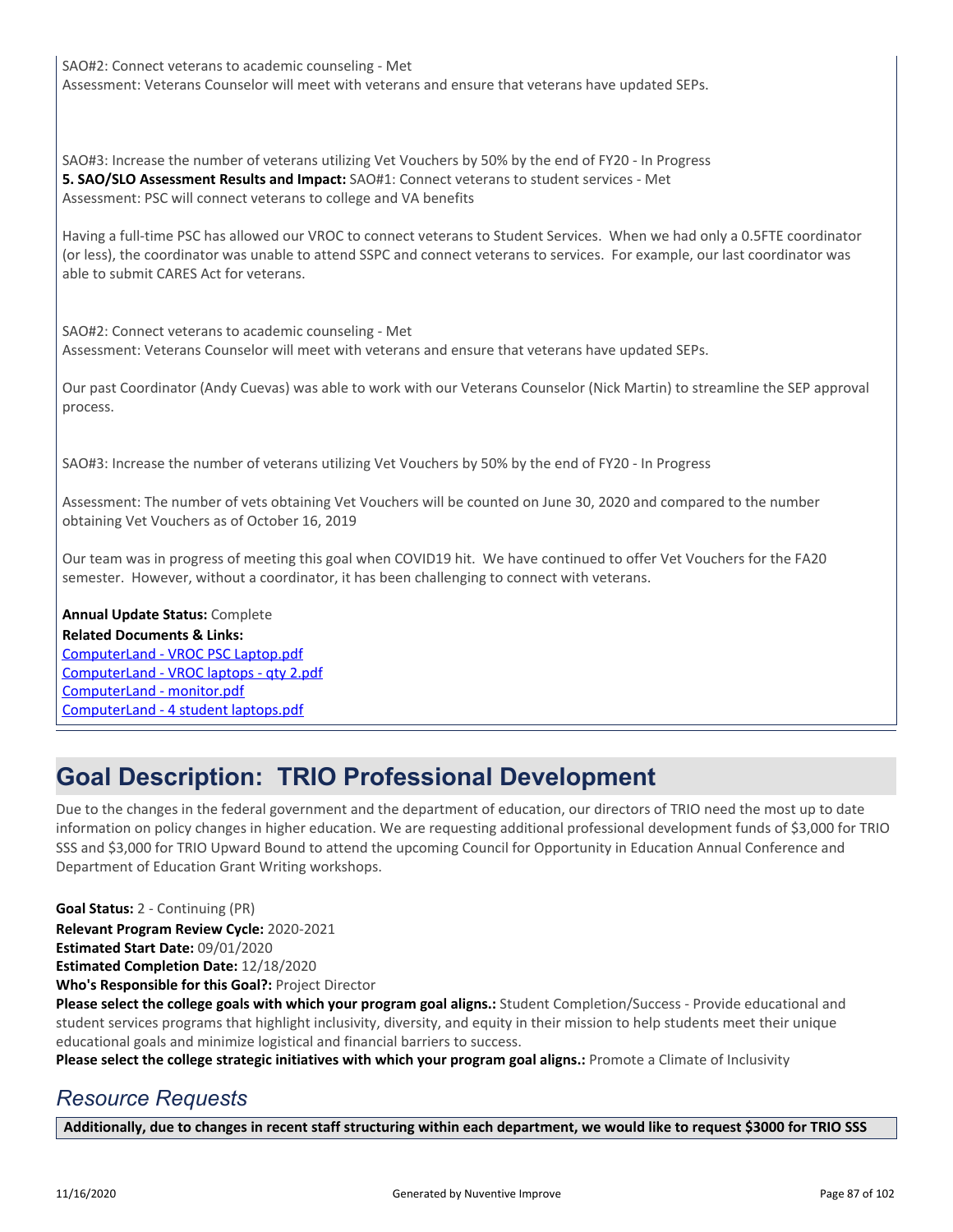# **CAN Program Review (Student Services) - TRiO Student Support Services (Fall 2023)**

**and \$3000 for TRIO Upward Bound full time staff to attend TRIO Trainings Program provided by the Office of Postsecondary Education. -** We estimated the costs at these prices based on the last time we traveled to the COE conference in 2017 for 3 staff which was around \$3000 per person for a 3 day conference. We are asking the institution to cover these costs because our existing budgets cannot be used for these kinds of training. It's chance for TRIO professionals to connect, network gain best practices and learn new methodology to keep current on changes in the grant writing and annual performance report processes.

**Status:** Continued Request - Active **Type of Resource:** Professional Development **Cost:** 6000 **One-Time or Recurring Cost?:** One-Time Cost

### **Goal Description: Peer Mentorship Program Best Practices Manual**

With BTO in it's final grant-funded year, the college is looking into adopting peer mentorship to support students as it implements the new state initiatives, AB 705 and Guided Pathways. Two other peer mentorship programs have been created since BTO started: STEM Peer Mentorship Program and ESO Adelante; both are funded by one-time federal grants, with the STEM program ending in 2020 and the ESO Adelante program ending in 2021. Because BTO is the flagship program that informed the operations and practices of both of the other peer mentorship programs, BTO staff will focus on writing an operational best practices manual to inform future efforts in peer mentorship on the campus.

**Relevant Program Review Cycle:** 2019-2020 **Estimated Start Date:** 11/01/2019 **Estimated Completion Date:** 09/30/2020 **Goal Status:** 1 - New (PR)

**Please select the college goals with which your program goal aligns.:** Student Completion/Success - Provide educational and student services programs that highlight inclusivity diversity and equity in their mission to help students meet their unique educational goals and minimize logistical and financial barriers to success.

### *Resource Requests*

**Peer Mentorship Program Best Practices Manual**

**Status:** New Request - Active **Type of Resource:** Printing **Cost:** 500 **One-Time or Recurring Cost?:** One-Time Cost

## **Goal Description: Secure funding for VROC Study Room Furniture**

VROC furniture is not currently functional. VROC plans on updating VROC furniture in the study room / office to better meet the growing needs of the Center. Furniture requested will include:

1. A desk to serve as the primary workstation for the PSC, Counseling station for the academic counselor, and hoteling station for visiting Veterans Administration/community partner

2. Two modular workstations for student study area

3. One partition to provide privacy for students at workstation

This funding will allow us to use expand Vet Vouchers for veterans at Cañada College.

**Relevant Program Review Cycle:** 2020-2021 **Estimated Start Date:** 12/13/2020 **Estimated Completion Date:** 09/01/2021 **Goal Status:** 2 - Continuing (PR)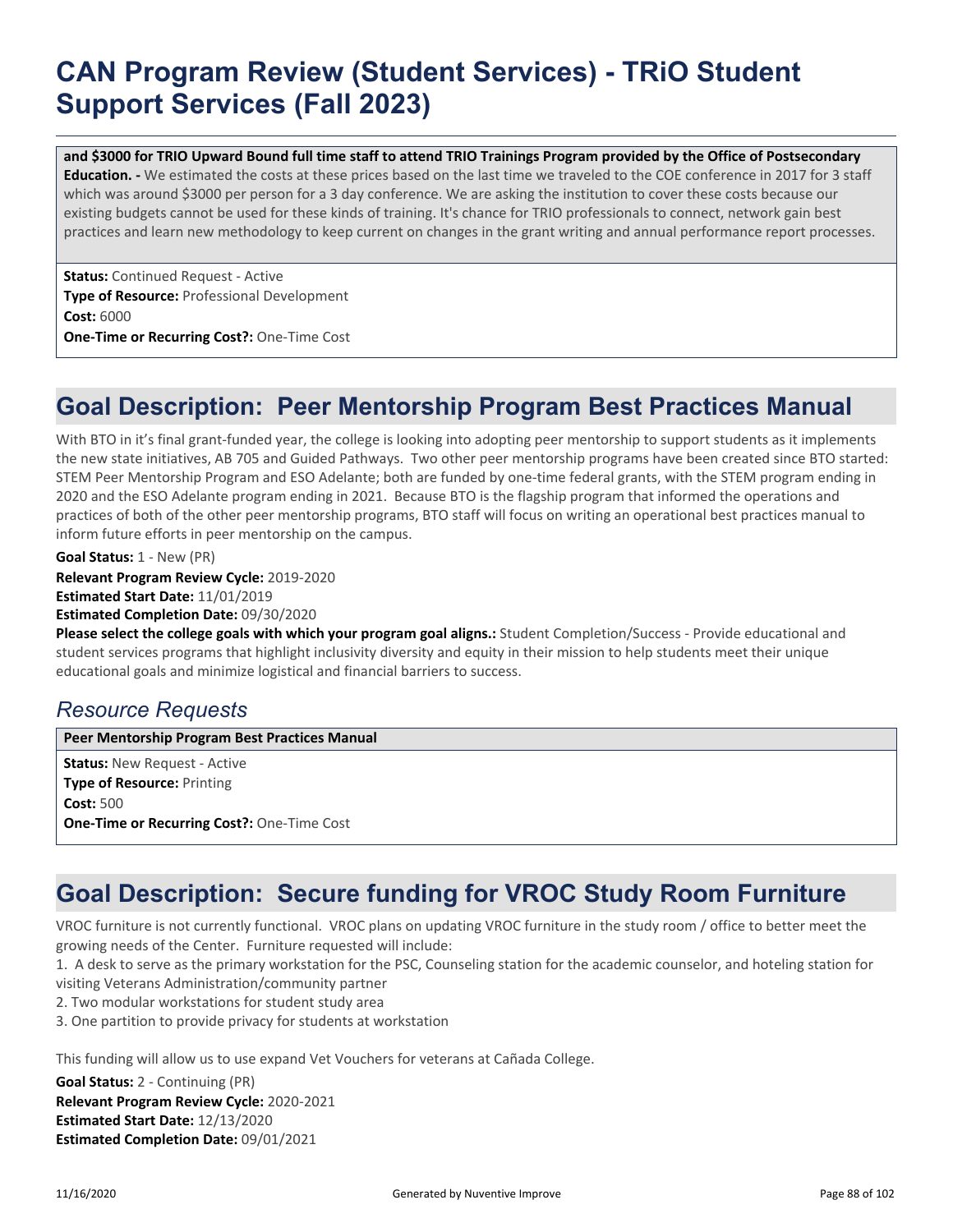# **CAN Program Review (Student Services) - TRiO Student Support Services (Fall 2023)**

**Who's Responsible for this Goal?:** Adolfo Leiva, Wissem Bennani

**Please select the college goals with which your program goal aligns.:** Community Connections - Build and strengthen collaborative relationships and partnerships that support the needs of, reflect, and enrich our diverse and vibrant local community.,

Organizational Development - Focus institutional resources on the structures, processes, and practices that invest in a diverse student population and prioritize and promote equitable, inclusive, and transformative learning.

Please select the college strategic initiatives with which your program goal aligns.: Improve Student Completion, Create an Alumni Network, Enhance Marketing, Hold On-Campus Events, Implement Guided Pathways, Implement Guided Pathways, Create Process for Innovation, Promote a Climate of Inclusivity, Institutionalize Effective Structures to Reduce Obligation Gaps

### *Action Plans*

**2019-2020 -** Obtain Quote for furniture for VROC office/study room (Active)

**Who's Responsible for Completing this Action Plan?:** Andy Cuevas **Estimated Completion Date:** 11/30/2019

**2019-2020 -** Analyze VROC flow and identify increased functionality for VROC service delivery (Active)

**Who's Responsible for Completing this Action Plan?:** Andy Cuevas **Estimated Completion Date:** 11/15/2019

#### *Resource Requests*

**Furniture for VROC study room/office -** VROC space is not currently being utilized effectively. There is old (worn) mismatched furniture currently located in VROC that is too bulky and not meeting the growing needs of VROC. We plan on modernizing VROC by adding modular and multi-use furniture that will add computer laptop study spaces, small group study space and functional furniture for the VROC PSC, academic counselor and Veterans Administration / Community partners serving our veteran community. Furniture would be purchased from Office Depot

**Status:** New Request - Active **Type of Resource:** Facilities **Cost:** 2000

**One-Time or Recurring Cost?:** One-Time Cost

**Critical Question: How does this resource request support closing the equity gap?:** Our Veteran students transition back to civilian life after serving in the military and so their physical/socio/academic needs are unique and different from who we would consider a traditional student coming to college right out of high school or even a returning student. Our veterans are highly resourceful but they often come to college with mental health issues, a different expectation compared to other students and difficulty transitioning back to civilian life. A proper VROC provides them with a quite place to study, a place to gather and a place to call "home". This also serves as a setting to meet with a counselor, work with their coordinator, meet with community and VA representatives and a quite place to study free of distractions. We often don't think of our veterans when we think of an equity gap and that is because they are often overlooked. However, over the past (at least) 6 years at Cañada, we have not had the resources and staffing to support our Veterans who are returning after serving our county.

**Critical Question: How does this resource request support Latinx and AANAPISI students?:** Many of our veterans are Latinx and / or AANAPISI students. Both of these demographics will benefit from this resource including those who are military connected (dependents, reservists, and military affiliated) who may also be Latinx and AANAPISI.

## **Goal Description: Laptop for VROC PSC**

Purchase a work laptop for the VROC PSC

- The VROC PSC often attends on-campus and off-campus meetings and needs a work laptop to perform work duties

**Relevant Program Review Cycle:** 2020-2021 **Estimated Start Date:** 12/02/2020 **Goal Status:** 2 - Continuing (PR)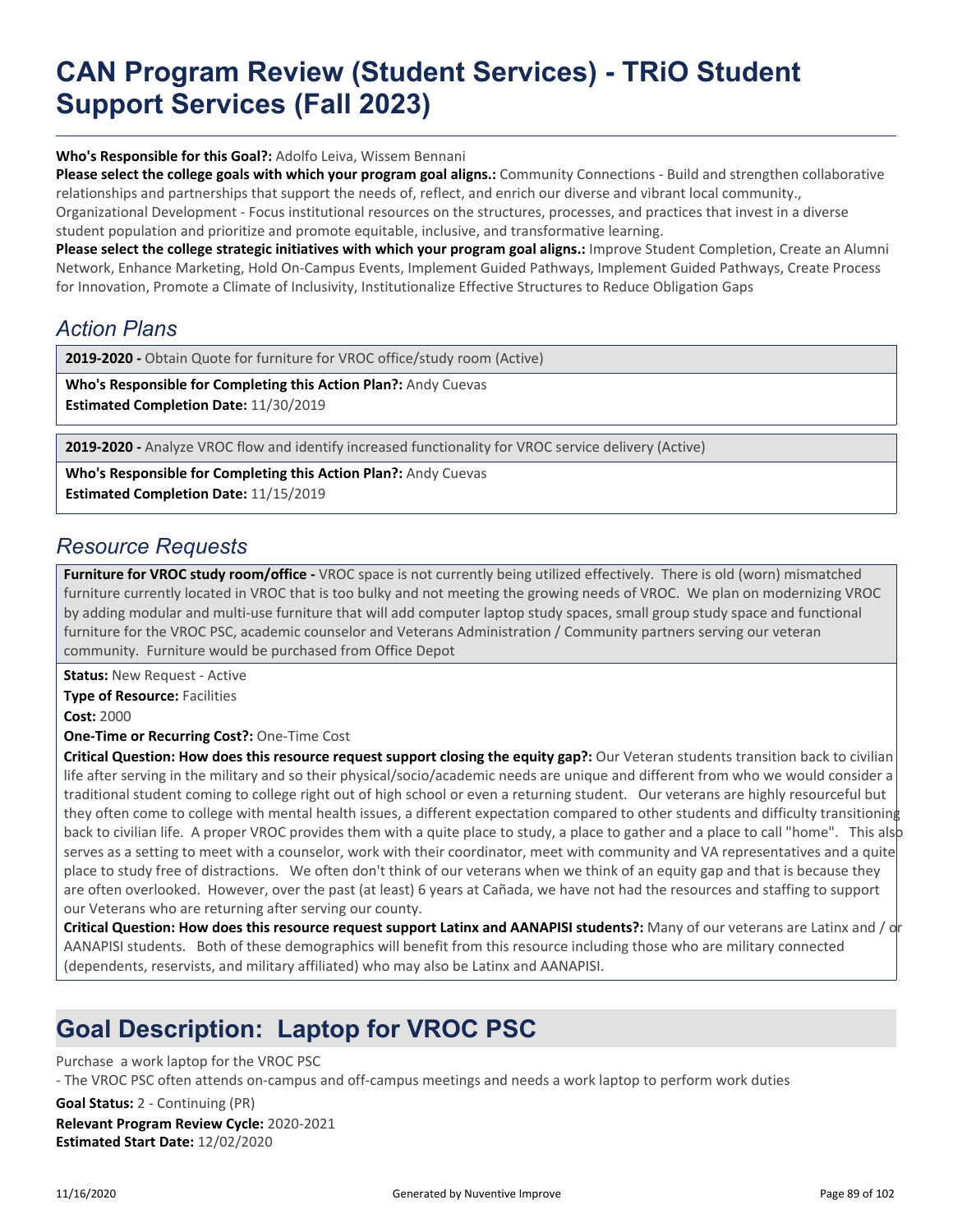# **CAN Program Review (Student Services) - TRiO Student Support Services (Fall 2023)**

#### **Estimated Completion Date:** 03/15/2021

**Who's Responsible for this Goal?:** Adolfo Leiva, Wissem Bennani

**Please select the college goals with which your program goal aligns.:** Student Completion/Success - Provide educational and student services programs that highlight inclusivity, diversity, and equity in their mission to help students meet their unique educational goals and minimize logistical and financial barriers to success.

Please select the college strategic initiatives with which your program goal aligns.: Develop Clear Pathways, Improve Student Completion, Connect Students with Internships and Mentorships, Create an Alumni Network, Build Relationships with Employers, Enhance Marketing, Hold On-Campus Events, Implement Guided Pathways, Implement Guided Pathways, Create Process for Innovation, Promote a Climate of Inclusivity, Institutionalize Effective Structures to Reduce Obligation Gaps

#### *Action Plans*

2019-2020 - Obtain Quote for VROC PSC Laptop from ITS (Active)

**Who's Responsible for Completing this Action Plan?:** Adolfo Leiva, Andy Cuevas **Estimated Completion Date:** 10/30/2019

**Related Documents & Links:**

[ComputerLand - VROC PSC Laptop.pdf](https://sanmateo.improve.nuventive.com:443/tracdat/viewDocument?y=qyTcrsprjaU1)

#### *Resource Requests*

**VROC PSC laptop -** The VROC PSC attends on-campus and off-campus meeting and needs a laptop to perform work duties

**Status:** New Request - Active

**Type of Resource:** Supplies (Items less than \$5000) **Cost:** 1427.97

**One-Time or Recurring Cost?:** One-Time Cost

**Critical Question: How does this resource request support closing the equity gap?:** The Coordinator will need a laptop to serve veterans who are seeking resources while out of the office. This laptop will also be used when attending meetings, collect data, join zoom meetings, and share resources with our student veterans. The role of VROC PSC often requires the individual to attend offcampus meetings with partners and having a laptop is a necessity in order to close the equity gap for our student veterans. Surprisingly enough, students veterans are often experiencing financial challenges and having a laptop to provide "just-in-time" services would close that equity gap.

**Critical Question: How does this resource request support Latinx and AANAPISI students?:** Student Veterans include both Latinx and AANAPISI students. Therefore, both these demographics would benefit from the VROC coordinator having a laptop.

## **Goal Description: Student Laptops - (4)**

VROC plans on having laptops for students to use at computer stations in VROC

**Goal Status:** 2 - Continuing (PR)

**Relevant Program Review Cycle:** 2019-2020

**Estimated Start Date:** 12/02/2020

**Estimated Completion Date:** 03/15/2021

**Who's Responsible for this Goal?:** Adolfo Leiva, Wissem Bennani

**Please select the college goals with which your program goal aligns.:** Student Completion/Success - Provide educational and student services programs that highlight inclusivity, diversity, and equity in their mission to help students meet their unique educational goals and minimize logistical and financial barriers to success., Community Connections - Build and strengthen collaborative relationships and partnerships that support the needs of, reflect, and enrich our diverse and vibrant local community. Please select the college strategic initiatives with which your program goal aligns.: Improve Student Completion, Create an Alumni Network, Enhance Marketing, Hold On-Campus Events, Implement Guided Pathways, Create Process for Innovation, Promote a Climate of Inclusivity, Institutionalize Effective Structures to Reduce Obligation Gaps